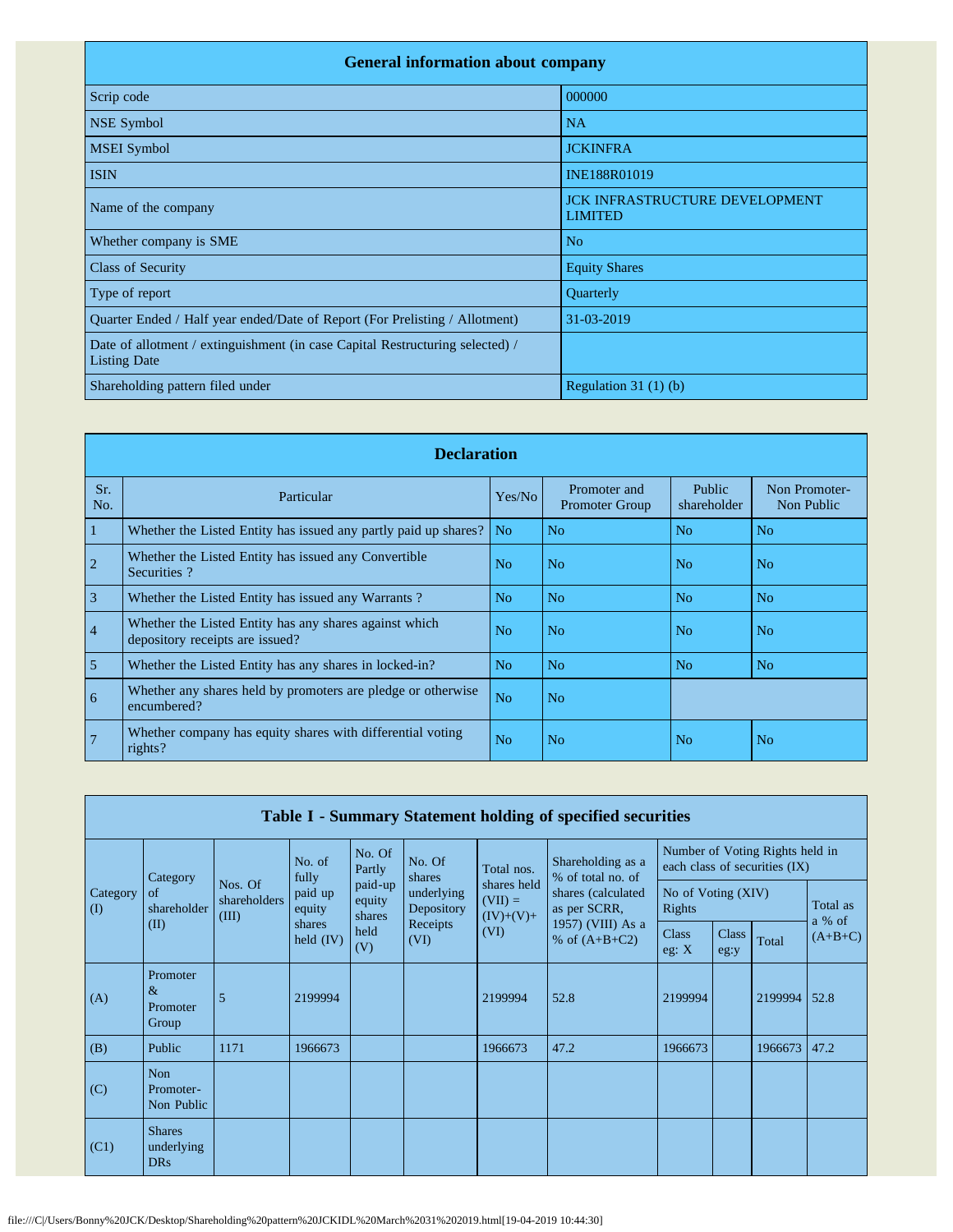| $\vert$ (C2) | <b>Shares</b><br>held by<br>Employee<br><b>Trusts</b> |      |         |  |         |     |         |         |     |
|--------------|-------------------------------------------------------|------|---------|--|---------|-----|---------|---------|-----|
|              | Total                                                 | 1176 | 4166667 |  | 4166667 | 100 | 4166667 | 4166667 | 100 |

|          | Table I - Summary Statement holding of specified securities |                                                                                                                                                                         |                                                  |                                                                                          |                                                                                    |                                                         |                                        |                                                                               |  |                                                                       |
|----------|-------------------------------------------------------------|-------------------------------------------------------------------------------------------------------------------------------------------------------------------------|--------------------------------------------------|------------------------------------------------------------------------------------------|------------------------------------------------------------------------------------|---------------------------------------------------------|----------------------------------------|-------------------------------------------------------------------------------|--|-----------------------------------------------------------------------|
| Category | Category<br>of<br>shareholder<br>(II)                       | No. Of<br>No. of<br><b>Shares</b><br><b>Shares</b><br>Underlying<br>Underlying<br>Outstanding<br>Outstanding<br>convertible<br>Warrants<br>securities<br>$(X_i)$<br>(X) |                                                  | No. Of Shares<br>Underlying<br>Outstanding<br>convertible                                | Shareholding, as a %<br>assuming full<br>conversion of<br>convertible securities ( |                                                         | Number of<br>Locked in<br>shares (XII) | Number of<br><b>Shares</b><br>pledged or<br>otherwise<br>encumbered<br>(XIII) |  | Number of<br>equity shares<br>held in<br>dematerialized<br>form (XIV) |
| $\rm(D)$ |                                                             |                                                                                                                                                                         | securities and<br>No. Of<br>Warrants (Xi)<br>(a) | as a percentage of<br>diluted share capital)<br>$(XI)=(VII)+(X)$ As a<br>% of $(A+B+C2)$ | No.<br>(a)                                                                         | As a<br>$%$ of<br>total<br><b>Shares</b><br>held<br>(b) | No.<br>(a)                             | As a<br>$%$ of<br>total<br><b>Shares</b><br>held<br>(b)                       |  |                                                                       |
| (A)      | Promoter<br>$\&$<br>Promoter<br>Group                       |                                                                                                                                                                         |                                                  |                                                                                          | 52.8                                                                               |                                                         |                                        |                                                                               |  | 2199994                                                               |
| (B)      | Public                                                      |                                                                                                                                                                         |                                                  |                                                                                          | 47.2                                                                               |                                                         |                                        |                                                                               |  | 426626                                                                |
| (C)      | Non<br>Promoter-<br>Non Public                              |                                                                                                                                                                         |                                                  |                                                                                          |                                                                                    |                                                         |                                        |                                                                               |  |                                                                       |
| (C1)     | <b>Shares</b><br>underlying<br><b>DRs</b>                   |                                                                                                                                                                         |                                                  |                                                                                          |                                                                                    |                                                         |                                        |                                                                               |  |                                                                       |
| (C2)     | Shares held<br>by<br>Employee<br><b>Trusts</b>              |                                                                                                                                                                         |                                                  |                                                                                          |                                                                                    |                                                         |                                        |                                                                               |  |                                                                       |
|          | Total                                                       |                                                                                                                                                                         |                                                  |                                                                                          | 100                                                                                |                                                         |                                        |                                                                               |  | 2626620                                                               |

| Table II - Statement showing shareholding pattern of the Promoter and Promoter Group |                                                                                      |                         |                                      |                                           |                                                                  |                                                                    |                                                                                                                                    |                                                                  |               |         |                                        |
|--------------------------------------------------------------------------------------|--------------------------------------------------------------------------------------|-------------------------|--------------------------------------|-------------------------------------------|------------------------------------------------------------------|--------------------------------------------------------------------|------------------------------------------------------------------------------------------------------------------------------------|------------------------------------------------------------------|---------------|---------|----------------------------------------|
|                                                                                      |                                                                                      |                         | No. of<br>fully<br>paid up<br>equity | No.<br>Of<br>Partly<br>paid-<br><b>up</b> | No. Of<br>shares<br>underlying<br>Depository<br>Receipts<br>(VI) | Total nos.<br>shares<br>$\text{held (VII)}$<br>$(IV)+(V)+$<br>(VI) | Shareholding<br>as a $%$ of<br>total no. of<br>shares<br>(calculated<br>as per<br>SCRR,<br>1957) (VIII)<br>As a % of<br>$(A+B+C2)$ | Number of Voting Rights held in<br>each class of securities (IX) |               |         |                                        |
| Sr.                                                                                  | Category $\&$<br>Name of the<br>Shareholders (I)                                     | Nos. Of<br>shareholders |                                      |                                           |                                                                  |                                                                    |                                                                                                                                    | No of Voting (XIV)<br>Rights                                     |               |         | Total<br>as a %                        |
|                                                                                      |                                                                                      | (III)                   | shares<br>held<br>(IV)               | equity<br>shares<br>held<br>(V)           |                                                                  |                                                                    |                                                                                                                                    | Class eg:<br>$\mathbf{X}$                                        | Class<br>eg:y | Total   | of<br>Total<br><b>Voting</b><br>rights |
| $\overline{A}$                                                                       | Table II - Statement showing shareholding pattern of the Promoter and Promoter Group |                         |                                      |                                           |                                                                  |                                                                    |                                                                                                                                    |                                                                  |               |         |                                        |
| (1)                                                                                  | Indian                                                                               |                         |                                      |                                           |                                                                  |                                                                    |                                                                                                                                    |                                                                  |               |         |                                        |
| (a)                                                                                  | Individuals/Hindu<br>undivided Family                                                | 5                       | 2199994                              |                                           |                                                                  | 2199994                                                            | 52.8                                                                                                                               | 2199994                                                          |               | 2199994 | 52.8                                   |
| Sub-Total $(A)(1)$                                                                   |                                                                                      | 5                       | 2199994                              |                                           |                                                                  | 2199994                                                            | 52.8                                                                                                                               | 2199994                                                          |               | 2199994 | 52.8                                   |
| (2)                                                                                  | Foreign                                                                              |                         |                                      |                                           |                                                                  |                                                                    |                                                                                                                                    |                                                                  |               |         |                                        |
| Total Shareholding of<br>Promoter and Promoter<br>Group $(A)=(A)(1)+(A)(2)$          |                                                                                      | 5                       | 2199994                              |                                           |                                                                  | 2199994                                                            | 52.8                                                                                                                               | 2199994                                                          |               | 2199994 | 52.8                                   |
|                                                                                      |                                                                                      |                         |                                      |                                           |                                                                  |                                                                    |                                                                                                                                    |                                                                  |               |         |                                        |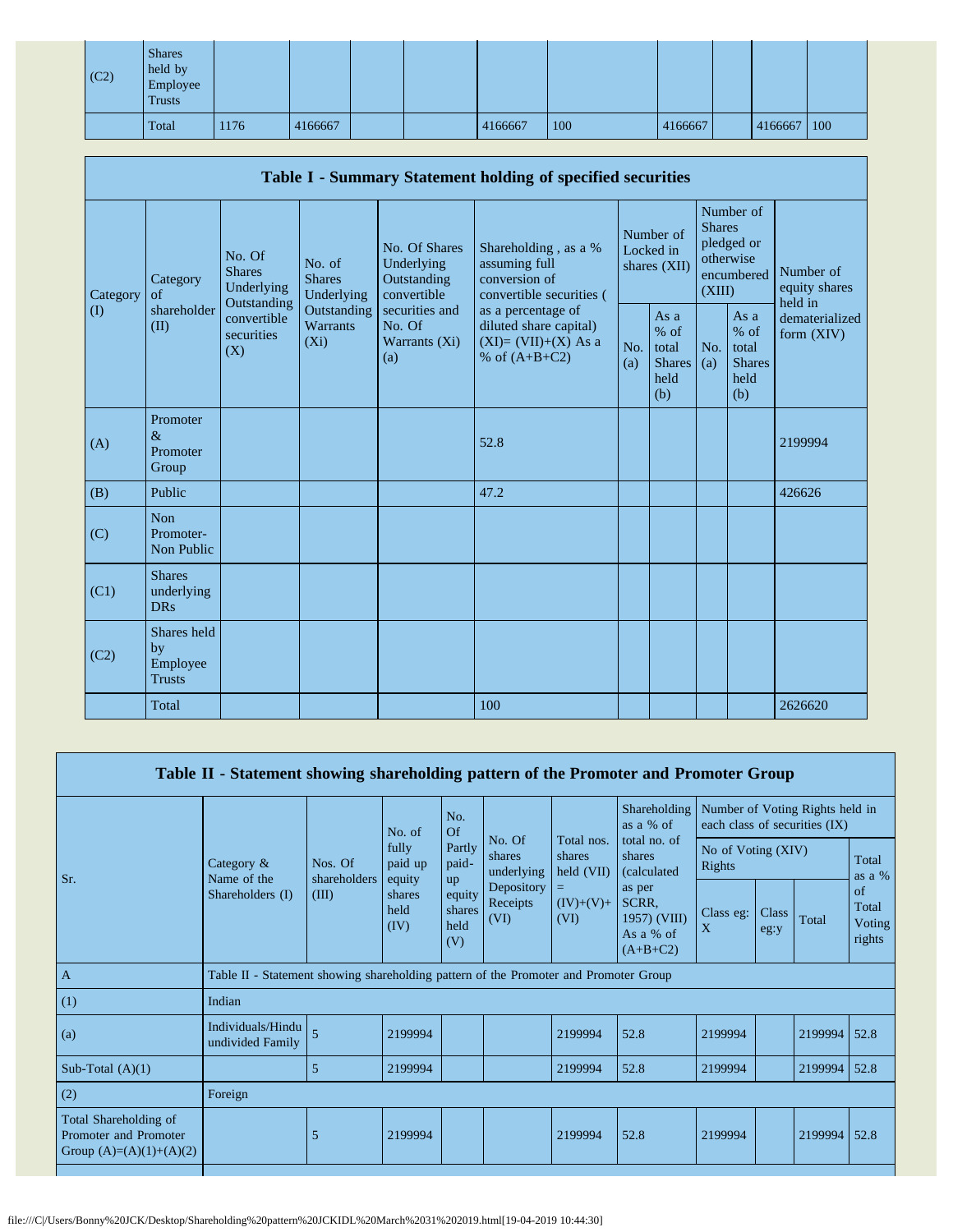| $\, {\bf B}$                                                      | Table III - Statement showing shareholding pattern of the Public shareholder                                        |                                                                                               |         |  |  |         |       |         |  |         |       |
|-------------------------------------------------------------------|---------------------------------------------------------------------------------------------------------------------|-----------------------------------------------------------------------------------------------|---------|--|--|---------|-------|---------|--|---------|-------|
| (1)                                                               | <b>Institutions</b>                                                                                                 |                                                                                               |         |  |  |         |       |         |  |         |       |
| (f)                                                               | Financial<br>Institutions/<br><b>Banks</b>                                                                          |                                                                                               | 63000   |  |  | 63000   | 1.51  | 63000   |  | 63000   | 1.51  |
| Sub-Total $(B)(1)$                                                |                                                                                                                     | $\mathbf{1}$                                                                                  | 63000   |  |  | 63000   | 1.51  | 63000   |  | 63000   | 1.51  |
| (3)                                                               | Non-institutions                                                                                                    |                                                                                               |         |  |  |         |       |         |  |         |       |
| (a(i))                                                            | Individuals -<br>i.Individual<br>shareholders<br>holding nominal<br>share capital up<br>to Rs. 2 lakhs.             | 1156                                                                                          | 821841  |  |  | 821841  | 19.72 | 821841  |  | 821841  | 19.72 |
| (a(ii))                                                           | Individuals - ii.<br>Individual<br>shareholders<br>holding nominal<br>share capital in<br>excess of Rs. 2<br>lakhs. | 12                                                                                            | 1076165 |  |  | 1076165 | 25.83 | 1076165 |  | 1076165 | 25.83 |
| (e)                                                               | Any Other<br>(specify)                                                                                              | $\overline{2}$                                                                                | 5667    |  |  | 5667    | 0.14  | 5667    |  | 5667    | 0.14  |
| Sub-Total $(B)(3)$                                                |                                                                                                                     | 1170                                                                                          | 1903673 |  |  | 1903673 | 45.69 | 1903673 |  | 1903673 | 45.69 |
| <b>Total Public</b><br>Shareholding<br>$(B)=(B)(1)+(B)(2)+(B)(3)$ |                                                                                                                     | 1171                                                                                          | 1966673 |  |  | 1966673 | 47.2  | 1966673 |  | 1966673 | 147.2 |
| $\mathbf C$                                                       |                                                                                                                     | Table IV - Statement showing shareholding pattern of the Non Promoter- Non Public shareholder |         |  |  |         |       |         |  |         |       |
| Total $(A+B+C2)$                                                  |                                                                                                                     | 1176                                                                                          | 4166667 |  |  | 4166667 | 100   | 4166667 |  | 4166667 | 100   |
| Total $(A+B+C)$                                                   |                                                                                                                     | 1176                                                                                          | 4166667 |  |  | 4166667 | 100   | 4166667 |  | 4166667 | 100   |

|                                                                             |                                                                                          |                                           |                                                                                                               | Table II - Statement showing shareholding pattern of the Promoter and Promoter Group      |            |                                                         |            |                                                                               |                                       |
|-----------------------------------------------------------------------------|------------------------------------------------------------------------------------------|-------------------------------------------|---------------------------------------------------------------------------------------------------------------|-------------------------------------------------------------------------------------------|------------|---------------------------------------------------------|------------|-------------------------------------------------------------------------------|---------------------------------------|
|                                                                             | No. Of<br><b>Shares</b><br>Underlying<br>Outstanding<br>convertible<br>securities<br>(X) | No. of<br><b>Shares</b><br>Underlying     | No. Of Shares<br>Underlying<br>Outstanding<br>convertible<br>securities and<br>No. Of<br>Warrants (Xi)<br>(a) | Shareholding, as a<br>% assuming full<br>conversion of<br>convertible securities          |            | Number of<br>Locked in<br>shares (XII)                  |            | Number of<br><b>Shares</b><br>pledged or<br>otherwise<br>encumbered<br>(XIII) | Number of<br>equity shares<br>held in |
| Sr.                                                                         |                                                                                          | Outstanding<br><b>Warrants</b><br>$(X_i)$ |                                                                                                               | (as a percentage of<br>diluted share capital)<br>$(XI)=(VII)+(X) As$<br>a % of $(A+B+C2)$ | No.<br>(a) | As a<br>$%$ of<br>total<br><b>Shares</b><br>held<br>(b) | No.<br>(a) | As a<br>% of<br>total<br><b>Shares</b><br>held<br>(b)                         | dematerialized<br>form $(XIV)$        |
| $\mathbf{A}$                                                                |                                                                                          |                                           |                                                                                                               | Table II - Statement showing shareholding pattern of the Promoter and Promoter Group      |            |                                                         |            |                                                                               |                                       |
| (1)                                                                         | Indian                                                                                   |                                           |                                                                                                               |                                                                                           |            |                                                         |            |                                                                               |                                       |
| (a)                                                                         |                                                                                          |                                           |                                                                                                               | 52.8                                                                                      |            |                                                         |            |                                                                               | 2199994                               |
| Sub-Total $(A)(1)$                                                          |                                                                                          |                                           |                                                                                                               | 52.8                                                                                      |            |                                                         |            |                                                                               | 2199994                               |
| (2)                                                                         | Foreign                                                                                  |                                           |                                                                                                               |                                                                                           |            |                                                         |            |                                                                               |                                       |
| Total Shareholding of<br>Promoter and Promoter<br>Group $(A)=(A)(1)+(A)(2)$ |                                                                                          |                                           |                                                                                                               | 52.8                                                                                      |            |                                                         |            |                                                                               | 2199994                               |
| $\, {\bf B}$                                                                | Table III - Statement showing shareholding pattern of the Public shareholder             |                                           |                                                                                                               |                                                                                           |            |                                                         |            |                                                                               |                                       |
| (1)                                                                         | <b>Institutions</b>                                                                      |                                           |                                                                                                               |                                                                                           |            |                                                         |            |                                                                               |                                       |
| (f)                                                                         |                                                                                          |                                           |                                                                                                               | 1.51                                                                                      |            |                                                         |            |                                                                               | 63000                                 |
|                                                                             |                                                                                          |                                           |                                                                                                               |                                                                                           |            |                                                         |            |                                                                               |                                       |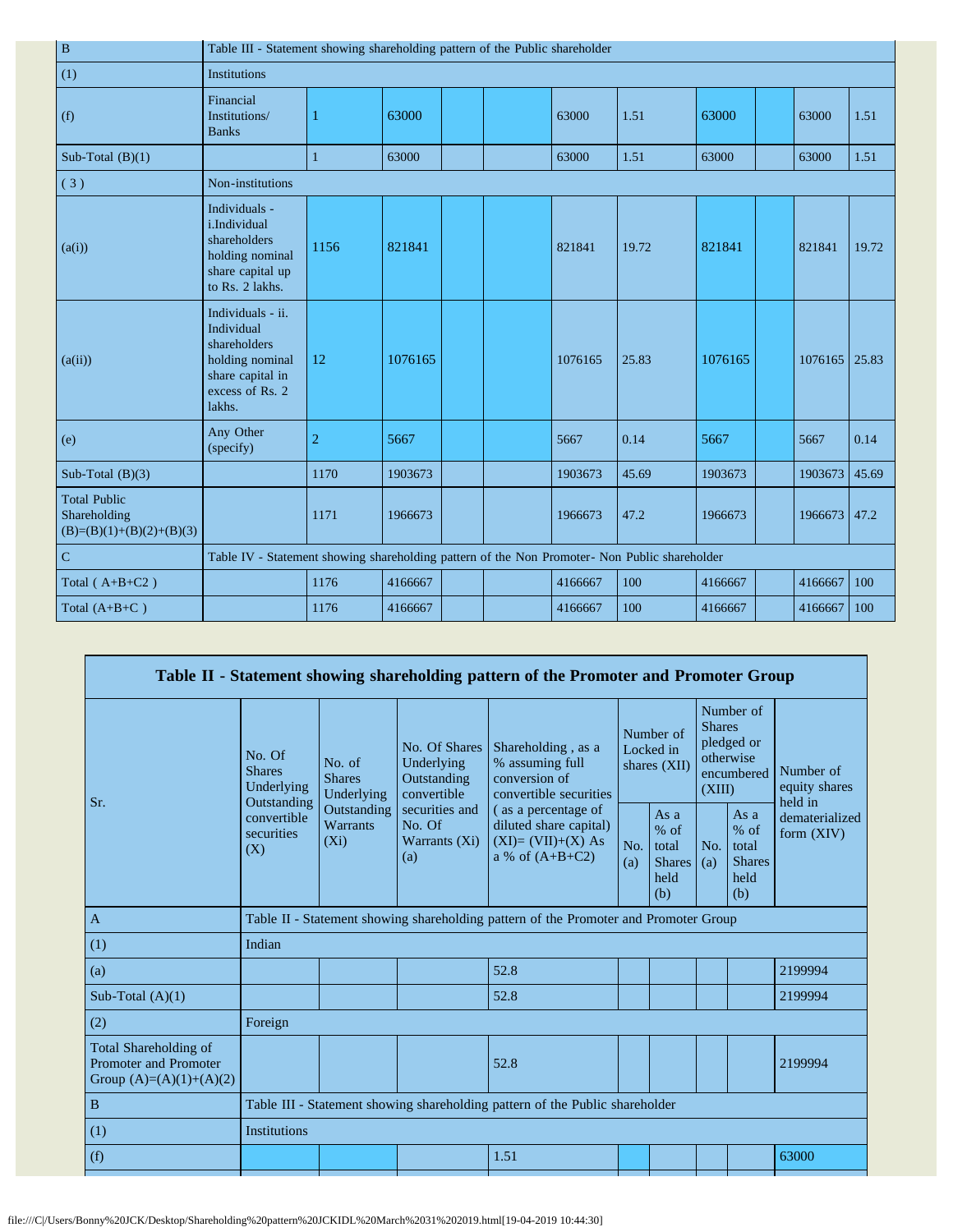| Sub-Total $(B)(1)$                                                |                                                                                               |  | 1.51  |  |  |  |  | 63000   |
|-------------------------------------------------------------------|-----------------------------------------------------------------------------------------------|--|-------|--|--|--|--|---------|
| (3)                                                               | Non-institutions                                                                              |  |       |  |  |  |  |         |
| (a(i))                                                            |                                                                                               |  | 19.72 |  |  |  |  | 101293  |
| (a(ii))                                                           |                                                                                               |  | 25.83 |  |  |  |  | 262333  |
| (e)                                                               |                                                                                               |  | 0.14  |  |  |  |  | v       |
| Sub-Total $(B)(3)$                                                |                                                                                               |  | 45.69 |  |  |  |  | 363626  |
| <b>Total Public</b><br>Shareholding<br>$(B)=(B)(1)+(B)(2)+(B)(3)$ |                                                                                               |  | 47.2  |  |  |  |  | 426626  |
| $\overline{C}$                                                    | Table IV - Statement showing shareholding pattern of the Non Promoter- Non Public shareholder |  |       |  |  |  |  |         |
| Total $(A+B+C2)$                                                  |                                                                                               |  | 100   |  |  |  |  | 2626620 |
| Total $(A+B+C)$                                                   |                                                                                               |  | 100   |  |  |  |  | 2626620 |

| <b>Individuals/Hindu undivided Family</b>                                                                            |                               |                              |                             |                                |                                |                          |  |
|----------------------------------------------------------------------------------------------------------------------|-------------------------------|------------------------------|-----------------------------|--------------------------------|--------------------------------|--------------------------|--|
| Searial No.                                                                                                          | $\mathbf{1}$                  | $\sqrt{2}$                   | 3                           | $\overline{4}$                 | 5                              |                          |  |
| Name of the<br>Shareholders (I)                                                                                      | <b>SHRUTI</b><br><b>KAPUR</b> | <b>JYOTI</b><br><b>KAPUR</b> | <b>USHA</b><br><b>KAPUR</b> | <b>DEVIKA</b><br><b>KHANNA</b> | <b>KRISHAN</b><br><b>KAPUR</b> | Click here to go<br>back |  |
| PAN (II)                                                                                                             | ACMPK1679D                    | AGGPK8248N                   | AGGPK8247D                  | ACMPK1677P                     | AHWPK8187F                     | Total                    |  |
| No. of fully paid<br>up equity shares<br>held (IV)                                                                   | 186000                        | 251667                       | 261667                      | 599883                         | 900777                         | 2199994                  |  |
| No. Of Partly<br>paid-up equity<br>shares held (V)                                                                   |                               |                              |                             |                                |                                |                          |  |
| No. Of shares<br>underlying<br>Depository<br>Receipts (VI)                                                           |                               |                              |                             |                                |                                |                          |  |
| Total nos, shares<br>held $(VII)$ =<br>$(IV)+(V)+(VI)$                                                               | 186000                        | 251667                       | 261667                      | 599883                         | 900777                         | 2199994                  |  |
| Shareholding as a<br>% of total no. of<br>shares (calculated<br>as per SCRR,<br>1957) (VIII) As a<br>% of $(A+B+C2)$ | 4.46                          | 6.04                         | 6.28                        | 14.4                           | 21.62                          | 52.8                     |  |
| Number of Voting Rights held in each class of securities (IX)                                                        |                               |                              |                             |                                |                                |                          |  |
| Class eg:X                                                                                                           | 186000                        | 251667                       | 261667                      | 599883                         | 900777                         | 2199994                  |  |
| Class eg:y                                                                                                           |                               |                              |                             |                                |                                |                          |  |
| Total                                                                                                                | 186000                        | 251667                       | 261667                      | 599883                         | 900777                         | 2199994                  |  |
| Total as a % of<br><b>Total Voting rights</b>                                                                        | 4.46                          | 6.04                         | 6.28                        | 14.4                           | 21.62                          | 52.8                     |  |
| No. Of Shares<br>Underlying<br>Outstanding<br>convertible<br>securities $(X)$                                        |                               |                              |                             |                                |                                |                          |  |
| No. of Shares<br>Underlying<br>Outstanding<br>Warrants (Xi)                                                          |                               |                              |                             |                                |                                |                          |  |
| No. Of Shares                                                                                                        |                               |                              |                             |                                |                                |                          |  |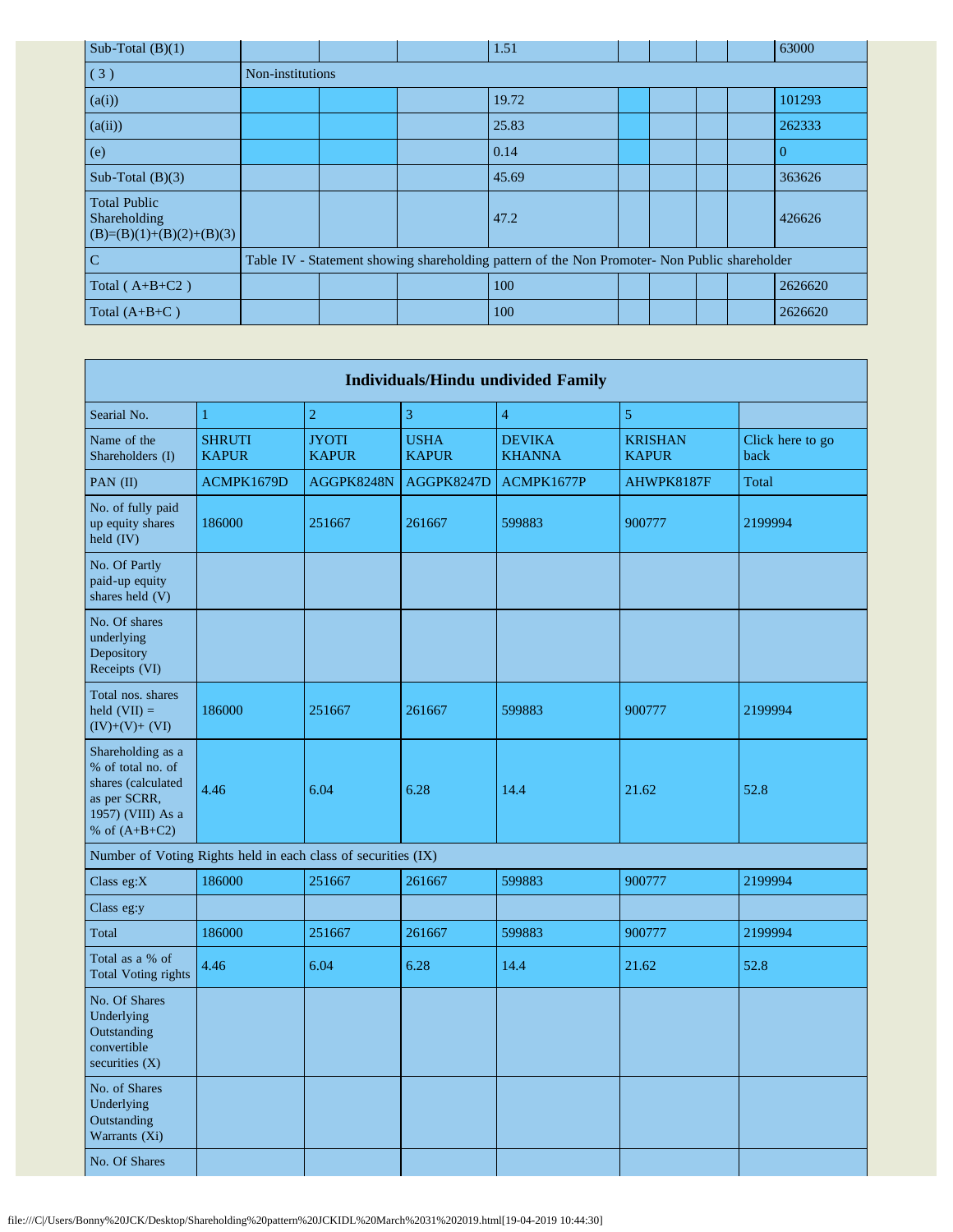| Underlying<br>Outstanding<br>convertible<br>securities and No.<br>Of Warrants (Xi)<br>(a)                                                                                                |        |        |        |        |        |         |
|------------------------------------------------------------------------------------------------------------------------------------------------------------------------------------------|--------|--------|--------|--------|--------|---------|
| Shareholding, as a<br>% assuming full<br>conversion of<br>convertible<br>securities (as a<br>percentage of<br>diluted share<br>capital) (XI)=<br>$(VII)+(Xi)(a)$ As a<br>% of $(A+B+C2)$ | 4.46   | 6.04   | 6.28   | 14.4   | 21.62  | 52.8    |
| Number of Locked in shares (XII)                                                                                                                                                         |        |        |        |        |        |         |
| No. $(a)$                                                                                                                                                                                |        |        |        |        |        |         |
| As a % of total<br>Shares held (b)                                                                                                                                                       |        |        |        |        |        |         |
| Number of Shares pledged or otherwise encumbered (XIII)                                                                                                                                  |        |        |        |        |        |         |
| No. $(a)$                                                                                                                                                                                |        |        |        |        |        |         |
| As a % of total<br>Shares held (b)                                                                                                                                                       |        |        |        |        |        |         |
| Number of equity<br>shares held in<br>dematerialized<br>form (XIV)                                                                                                                       | 186000 | 251667 | 261667 | 599883 | 900777 | 2199994 |
| Reason for not providing PAN                                                                                                                                                             |        |        |        |        |        |         |
| Reason for not<br>providing PAN                                                                                                                                                          |        |        |        |        |        |         |
| Shareholder type                                                                                                                                                                         |        |        |        |        |        |         |

|                                                                                                                      | <b>Financial Institutions/ Banks</b> |                       |  |  |  |  |  |  |  |
|----------------------------------------------------------------------------------------------------------------------|--------------------------------------|-----------------------|--|--|--|--|--|--|--|
| Searial No.                                                                                                          | П                                    |                       |  |  |  |  |  |  |  |
| Name of the<br>Shareholders (I)                                                                                      | <b>ICICI BANK LIMITED</b>            | Click here to go back |  |  |  |  |  |  |  |
| PAN (II)                                                                                                             | AAACI1195H                           | Total                 |  |  |  |  |  |  |  |
| No. of fully paid<br>up equity shares<br>held (IV)                                                                   | 63000                                | 63000                 |  |  |  |  |  |  |  |
| No. Of Partly<br>paid-up equity<br>shares held (V)                                                                   |                                      |                       |  |  |  |  |  |  |  |
| No. Of shares<br>underlying<br>Depository<br>Receipts (VI)                                                           |                                      |                       |  |  |  |  |  |  |  |
| Total nos. shares<br>held $(VII) =$<br>$(IV)+(V)+(VI)$                                                               | 63000                                | 63000                 |  |  |  |  |  |  |  |
| Shareholding as a<br>% of total no. of<br>shares (calculated<br>as per SCRR,<br>1957) (VIII) As a<br>% of $(A+B+C2)$ | 1.51                                 | 1.51                  |  |  |  |  |  |  |  |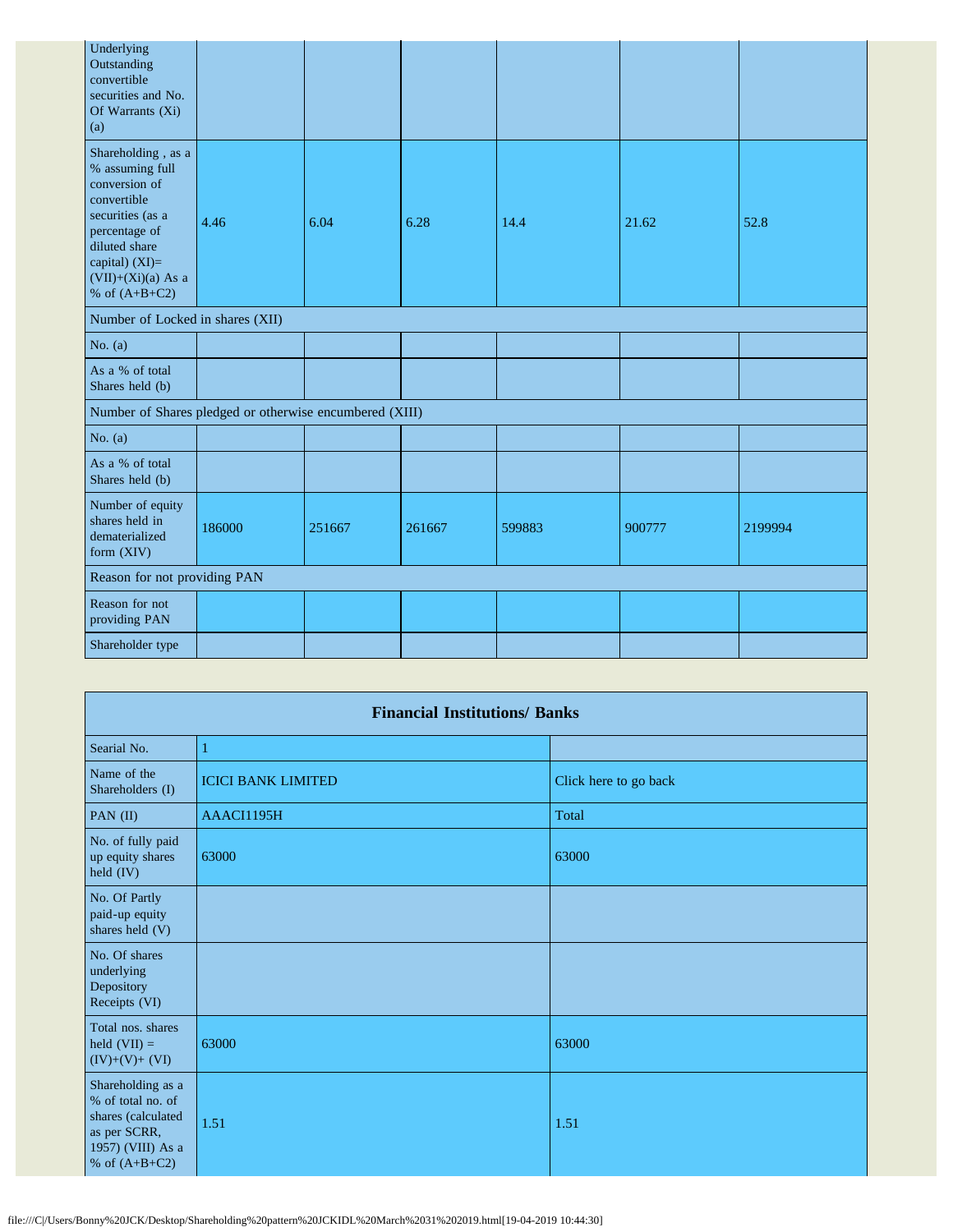| Number of Voting Rights held in each class of securities (IX)                                                                                                                         |       |       |  |
|---------------------------------------------------------------------------------------------------------------------------------------------------------------------------------------|-------|-------|--|
| Class eg: X                                                                                                                                                                           | 63000 | 63000 |  |
| Class eg:y                                                                                                                                                                            |       |       |  |
| Total                                                                                                                                                                                 | 63000 | 63000 |  |
| Total as a % of<br>Total Voting rights                                                                                                                                                | 1.51  | 1.51  |  |
| No. Of Shares<br>Underlying<br>Outstanding<br>convertible<br>securities (X)                                                                                                           |       |       |  |
| No. of Shares<br>Underlying<br>Outstanding<br>Warrants (Xi)                                                                                                                           |       |       |  |
| No. Of Shares<br>Underlying<br>Outstanding<br>convertible<br>securities and No.<br>Of Warrants (Xi)<br>(a)                                                                            |       |       |  |
| Shareholding , as a<br>% assuming full<br>conversion of<br>convertible<br>securities (as a<br>percentage of<br>diluted share<br>capital) (XI)=<br>$(VII)+(X)$ As a %<br>of $(A+B+C2)$ | 1.51  | 1.51  |  |
| Number of Locked in shares (XII)                                                                                                                                                      |       |       |  |
| No. $(a)$                                                                                                                                                                             |       |       |  |
| As a % of total<br>Shares held (b)                                                                                                                                                    |       |       |  |
| Number of equity<br>shares held in<br>dematerialized<br>form (XIV)                                                                                                                    | 63000 | 63000 |  |
| Reason for not providing PAN                                                                                                                                                          |       |       |  |
| Reason for not<br>providing PAN                                                                                                                                                       |       |       |  |

| Individuals - ii. Individual shareholders holding nominal share capital in excess of Rs. 2 lakhs. |                                     |                                     |                              |                                            |                          |
|---------------------------------------------------------------------------------------------------|-------------------------------------|-------------------------------------|------------------------------|--------------------------------------------|--------------------------|
| Searial No.                                                                                       |                                     |                                     | 3                            |                                            |                          |
| Name of the<br>Shareholders (I)                                                                   | <b>SUDHIR KUMAR</b><br><b>GUPTA</b> | <b>SUSHIL KUMAR</b><br><b>GUPTA</b> | <b>INDU</b><br><b>BALUJA</b> | <b>DEVIDAS NARAINDAS</b><br><b>BUDHRAN</b> | Click here to go<br>back |
| $PAN$ (II)                                                                                        | ABCDE1234A                          | AADPG4378G                          | AAGPB1516L                   | ABCDE1234B                                 | Total                    |
| No. of fully paid<br>up equity shares<br>held $(IV)$                                              | 398333                              | 182167                              | 166667                       | 100000                                     | 847167                   |
| No. Of Partly<br>paid-up equity<br>shares held $(V)$                                              |                                     |                                     |                              |                                            |                          |
| No. Of shares                                                                                     |                                     |                                     |                              |                                            |                          |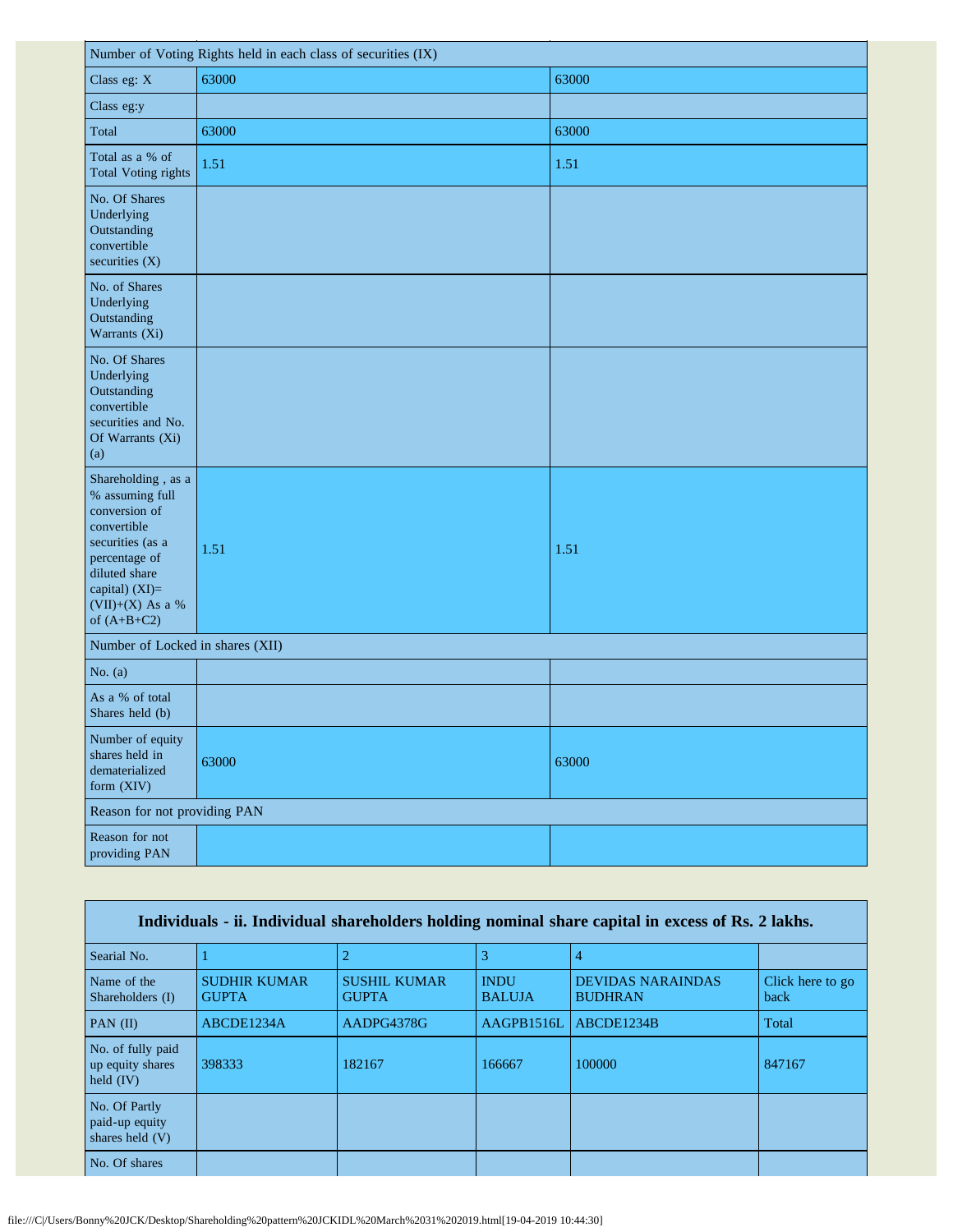| underlying<br>Depository<br>Receipts (VI)                                                                                                                                            |                                                               |                  |                |                  |        |
|--------------------------------------------------------------------------------------------------------------------------------------------------------------------------------------|---------------------------------------------------------------|------------------|----------------|------------------|--------|
| Total nos. shares<br>held $(VII) =$<br>$(IV)+(V)+(VI)$                                                                                                                               | 398333                                                        | 182167           | 166667         | 100000           | 847167 |
| Shareholding as a<br>% of total no. of<br>shares (calculated<br>as per SCRR,<br>1957) (VIII) As a<br>% of $(A+B+C2)$                                                                 | 9.56                                                          | 4.37             | 4              | 2.4              | 20.33  |
|                                                                                                                                                                                      | Number of Voting Rights held in each class of securities (IX) |                  |                |                  |        |
| Class eg: X                                                                                                                                                                          | 398333                                                        | 182167           | 166667         | 100000           | 847167 |
| Class eg:y                                                                                                                                                                           |                                                               |                  |                |                  |        |
| Total                                                                                                                                                                                | 398333                                                        | 182167           | 166667         | 100000           | 847167 |
| Total as a % of<br><b>Total Voting rights</b>                                                                                                                                        | 9.56                                                          | 4.37             | $\overline{4}$ | 2.4              | 20.33  |
| No. Of Shares<br>Underlying<br>Outstanding<br>convertible<br>securities (X)                                                                                                          |                                                               |                  |                |                  |        |
| No. of Shares<br>Underlying<br>Outstanding<br>Warrants (Xi)                                                                                                                          |                                                               |                  |                |                  |        |
| No. Of Shares<br>Underlying<br>Outstanding<br>convertible<br>securities and No.<br>Of Warrants (Xi)<br>(a)                                                                           |                                                               |                  |                |                  |        |
| Shareholding, as a<br>% assuming full<br>conversion of<br>convertible<br>securities (as a<br>percentage of<br>diluted share<br>capital) (XI)=<br>$(VII)+(X)$ As a %<br>of $(A+B+C2)$ | 9.56                                                          | 4.37             | 4              | 2.4              | 20.33  |
| Number of Locked in shares (XII)                                                                                                                                                     |                                                               |                  |                |                  |        |
| No. $(a)$                                                                                                                                                                            |                                                               |                  |                |                  |        |
| As a % of total<br>Shares held (b)                                                                                                                                                   |                                                               |                  |                |                  |        |
| Number of equity<br>shares held in<br>dematerialized<br>form (XIV)                                                                                                                   | $\overline{0}$                                                | $\boldsymbol{0}$ | 166667         | $\boldsymbol{0}$ | 166667 |
| Reason for not providing PAN                                                                                                                                                         |                                                               |                  |                |                  |        |
| Reason for not<br>providing PAN                                                                                                                                                      |                                                               |                  |                |                  |        |

**Any Other (specify)** Searial No. 1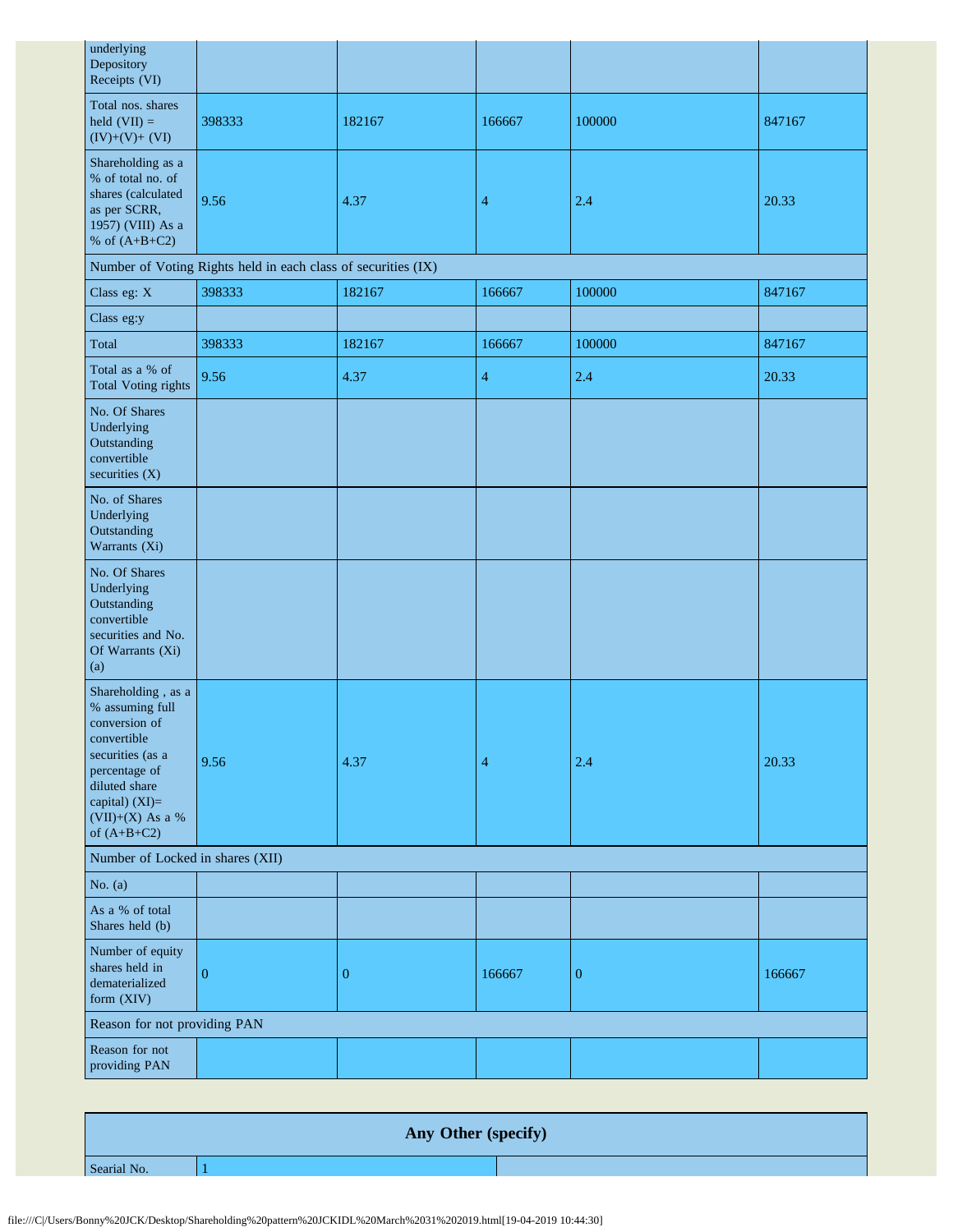| Category                                                                                                                                                                           | <b>Bodies Corporate</b>                                       |                       |
|------------------------------------------------------------------------------------------------------------------------------------------------------------------------------------|---------------------------------------------------------------|-----------------------|
| Category / More<br>than 1 percentage                                                                                                                                               | Category                                                      |                       |
| Name of the<br>Shareholders (I)                                                                                                                                                    |                                                               | Click here to go back |
| PAN (II)                                                                                                                                                                           |                                                               | <b>Total</b>          |
| No. of the<br>Shareholders (I)                                                                                                                                                     | $\overline{c}$                                                | $\overline{c}$        |
| No. of fully paid<br>up equity shares<br>held (IV)                                                                                                                                 | 5667                                                          | 5667                  |
| No. Of Partly<br>paid-up equity<br>shares held (V)                                                                                                                                 |                                                               |                       |
| No. Of shares<br>underlying<br>Depository<br>Receipts (VI)                                                                                                                         |                                                               |                       |
| Total nos. shares<br>held $(VII) =$<br>$(IV)+(V)+(VI)$                                                                                                                             | 5667                                                          | 5667                  |
| Shareholding as a<br>% of total no. of<br>shares (calculated<br>as per SCRR,<br>1957) (VIII) As a<br>% of $(A+B+C2)$                                                               | 0.14                                                          | 0.14                  |
|                                                                                                                                                                                    | Number of Voting Rights held in each class of securities (IX) |                       |
| Class eg: X                                                                                                                                                                        | 5667                                                          | 5667                  |
| Class eg:y                                                                                                                                                                         |                                                               |                       |
| Total                                                                                                                                                                              | 5667                                                          | 5667                  |
| Total as a % of<br><b>Total Voting rights</b>                                                                                                                                      | 0.14                                                          | 0.14                  |
| No. Of Shares<br>Underlying<br>Outstanding<br>convertible<br>securities $(X)$                                                                                                      |                                                               |                       |
| No. of Shares<br>Underlying<br>Outstanding<br>Warrants (Xi)                                                                                                                        |                                                               |                       |
| No. Of Shares<br>Underlying<br>Outstanding<br>convertible<br>securities and No.<br>Of Warrants (Xi)<br>(a)                                                                         |                                                               |                       |
| Shareholding, as a<br>% assuming full<br>conversion of<br>convertible<br>securities (as a<br>percentage of<br>diluted share<br>capital) (XI)=<br>(VII)+(X) As a %<br>of $(A+B+C2)$ | 0.14                                                          | 0.14                  |